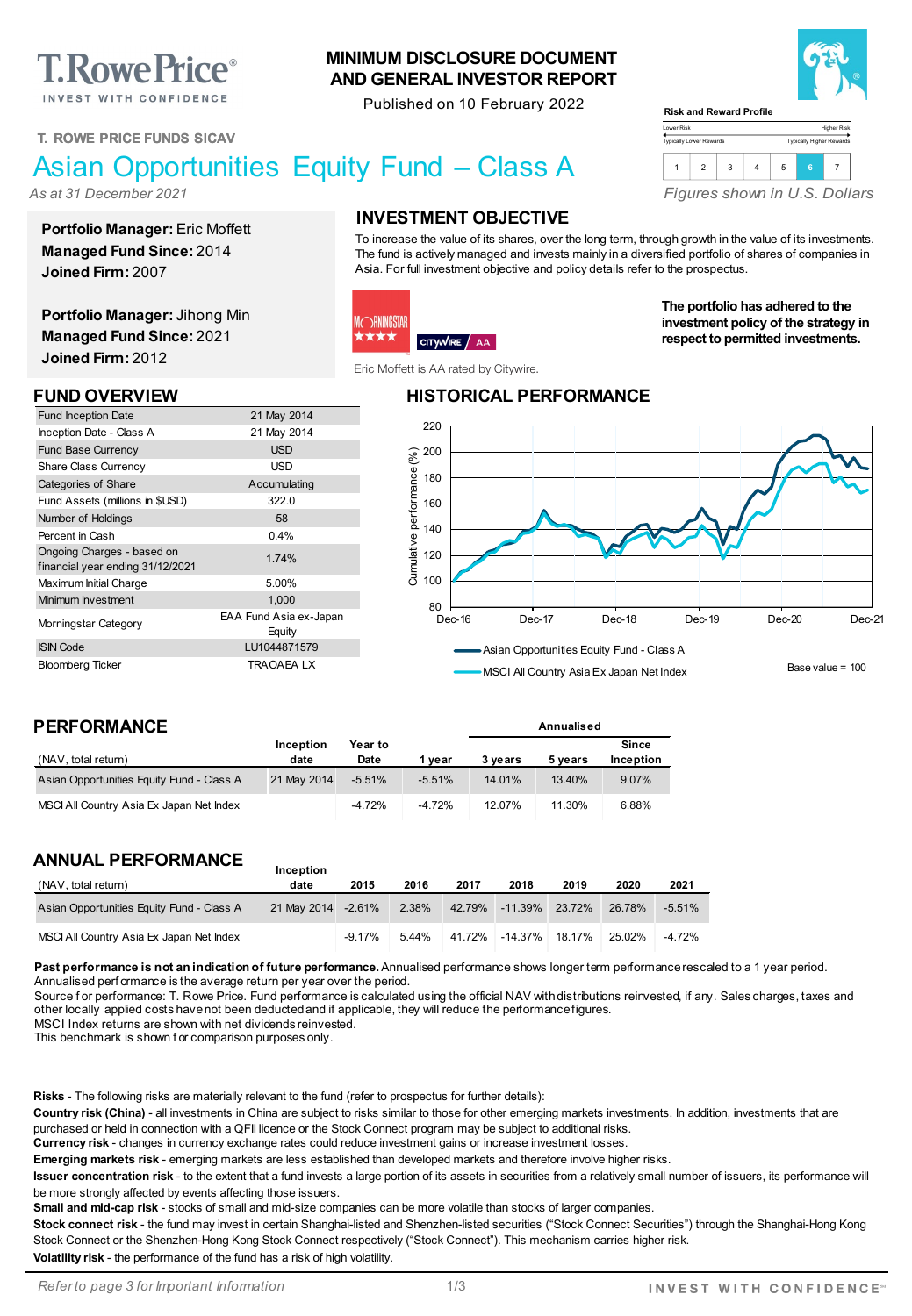# **TOP 10 ISSUERS**

| Issuer                                 | Country/Industry                                           | % of Fund |
|----------------------------------------|------------------------------------------------------------|-----------|
| Taiw an Semiconductor<br>Manufacturing | Taiw an/Semiconductors &<br>Semiconductor Equipment        | 9.7       |
| <b>Tencent Holdings</b>                | China/Interactive Media & Services                         | 6.6       |
| Samsung Electronics                    | South Korea/Technology Hardw are,<br>Storage & Peripherals | 3.8       |
| Alibaba Group Holding                  | China/Internet & Direct Marketing Retail                   | 3.7       |
| <b>Zhongsheng Group Holdings</b>       | China/Specialty Retail                                     | 3.4       |
| MediaTek                               | Taiw an/Semiconductors &<br>Semiconductor Equipment        | 3.0       |
| <b>Hysan Development</b>               | Hong Kong/Real Estate Management &<br>Development          | 3.0       |
| AIA Group                              | Hong Kong/Insurance                                        | 2.9       |
| Yum China Holdings                     | China/Hotels Restaurants & Leisure                         | 2.9       |
| Jollibee Foods                         | Philippines/Hotels Restaurants &<br>Leisure                | 28        |

# **SECTOR DIVERSIFICATION**

| 6.9 |
|-----|
|     |
|     |
|     |
|     |
|     |
|     |
|     |
|     |
|     |
|     |

T. Rowe Price uses the current MSCI/S&P Global Industry Classification Standard (GICS) f or sector and industry reporting. T. Rowe Price will adhere to all updates to GICS f or prospective reporting.

# **GEOGRAPHIC DIVERSIFICATION**

| Country     | % of Fund | Fund vs Comparator Benchmark |
|-------------|-----------|------------------------------|
| China       | 37.9      | 0.7                          |
| Taiw an     | 16.6      | $-1.5$                       |
| India       | 12.7      | $-1.5$                       |
| Hong Kong   | 9.9       | 3.0                          |
| South Korea | 8.8       | $-5.8$                       |
| Philippines | 5.1       | 4.3                          |
| Singapore   | 4.5       | 1.5                          |
| Netherlands | 1.8       | 1.8                          |
| Thailand    | 1.4       | $-0.6$                       |
| Indonesia   | 0.9       | $-0.8$                       |

# **ASSET DIVERSIFICATION**

| <b>Asset Class</b> | % of Fund 31/12/2021 | % of Fund 30/09/2021 |
|--------------------|----------------------|----------------------|
| Equity             | 99.6                 | 944                  |
| Cash               | 0 <sup>4</sup>       | 5.6                  |

As compared to last quarter, there have been changes to the composition by asset allocation as shown in the table above

The comparator benchmark data is for the MSCI AC Asia Ex Japan Net Index.

### **OPERATIONAL INFORMATION**

| Domicile:              | Luxembourg                           |
|------------------------|--------------------------------------|
| Trading days:          | All bank business days in Luxembourg |
| Trading cut-off time:  | 13.00 Central European Time          |
| Valuation time:        | 16:00 Central European Time          |
| Distribution payments: | None                                 |